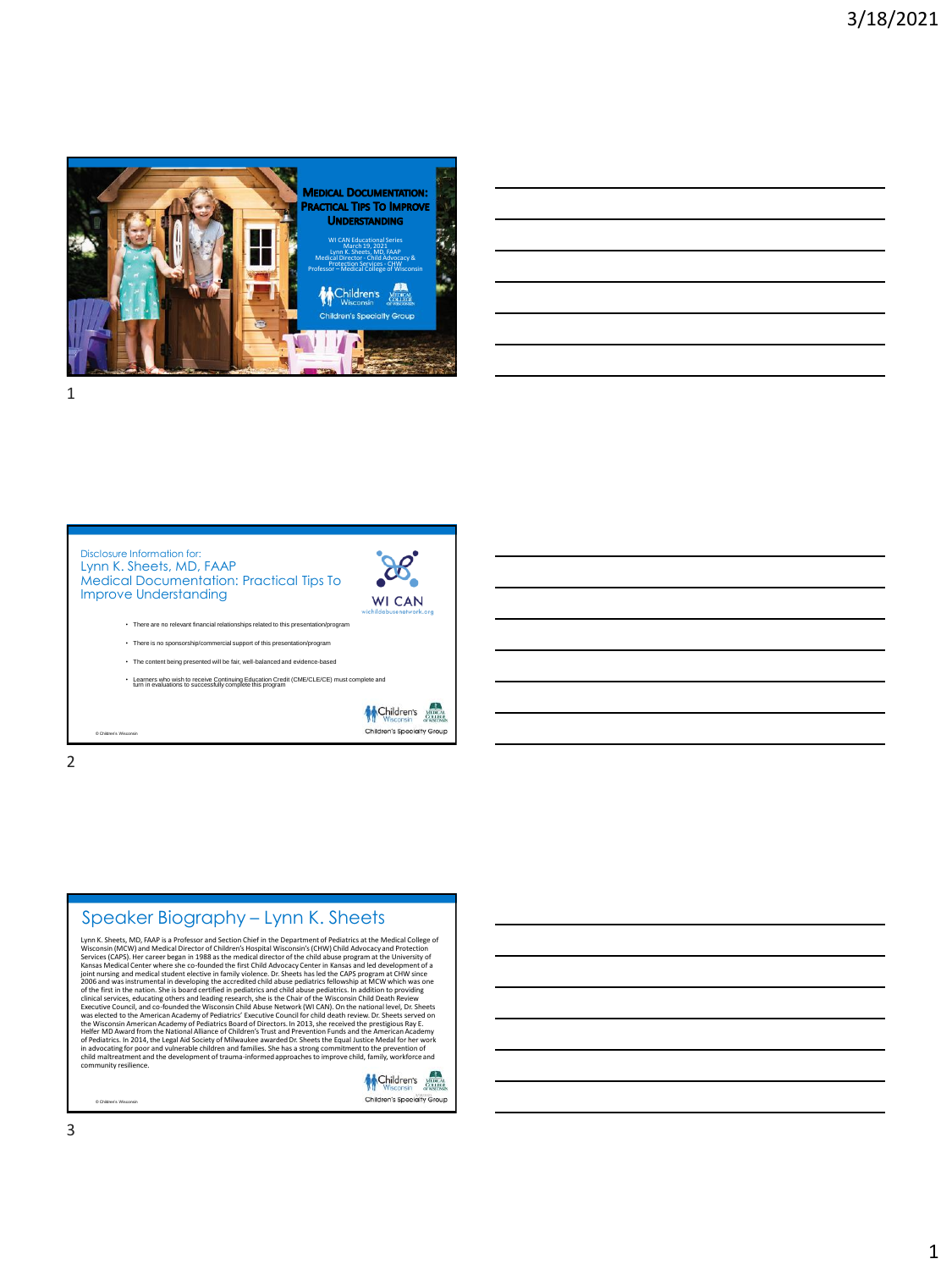## Disclaimer

- Cases are de-identified through a variety of techniques
- Not legal advice



4



5



CAL<br>EGI

6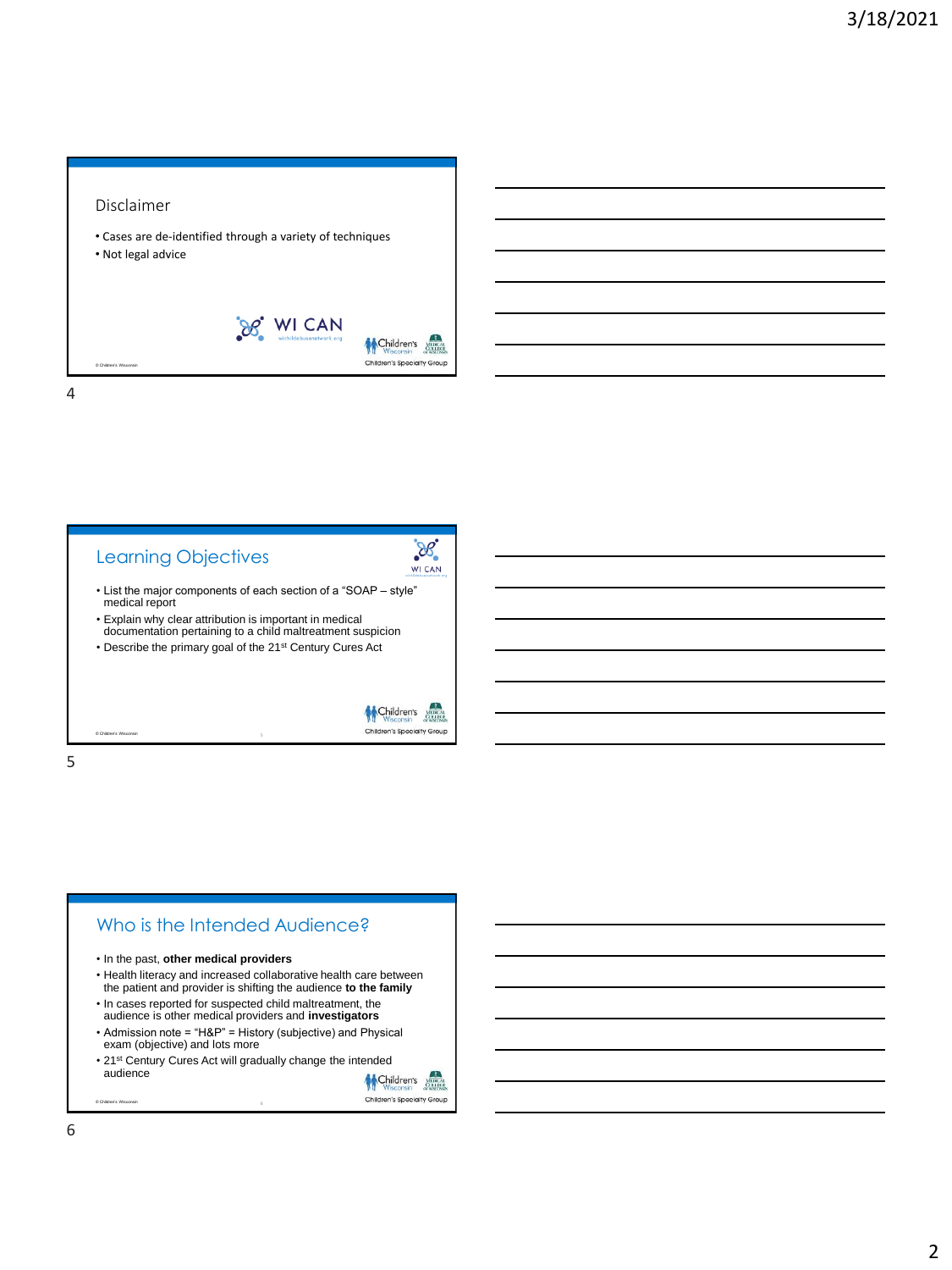## ABCs of Medical Reports

- CC Chief Complaint Patient's statement about why they have sought care
- HPI History of the Present Illness The 'story' of their Chief Complaint
- ROS Review of Systems (other symptoms unrelated to the CC) • SH – Social History – home situation, school performance, etc.
- 
- FH Family History health of relatives
- PMH Past Medical History birth, immunization status, primary care provider, other diagnosed medical conditions, developmental history, sleep, diet, medications, allergies, etc.
- PE Physical Exam, Vital Signs, Growth
- Impression/Assessment Diagnoses usually in order of importance • Plan/Recommendations – further diagnostic tests, referrals, steps to be taken by the provider, etc.

© Children's Wisconsin

7



8

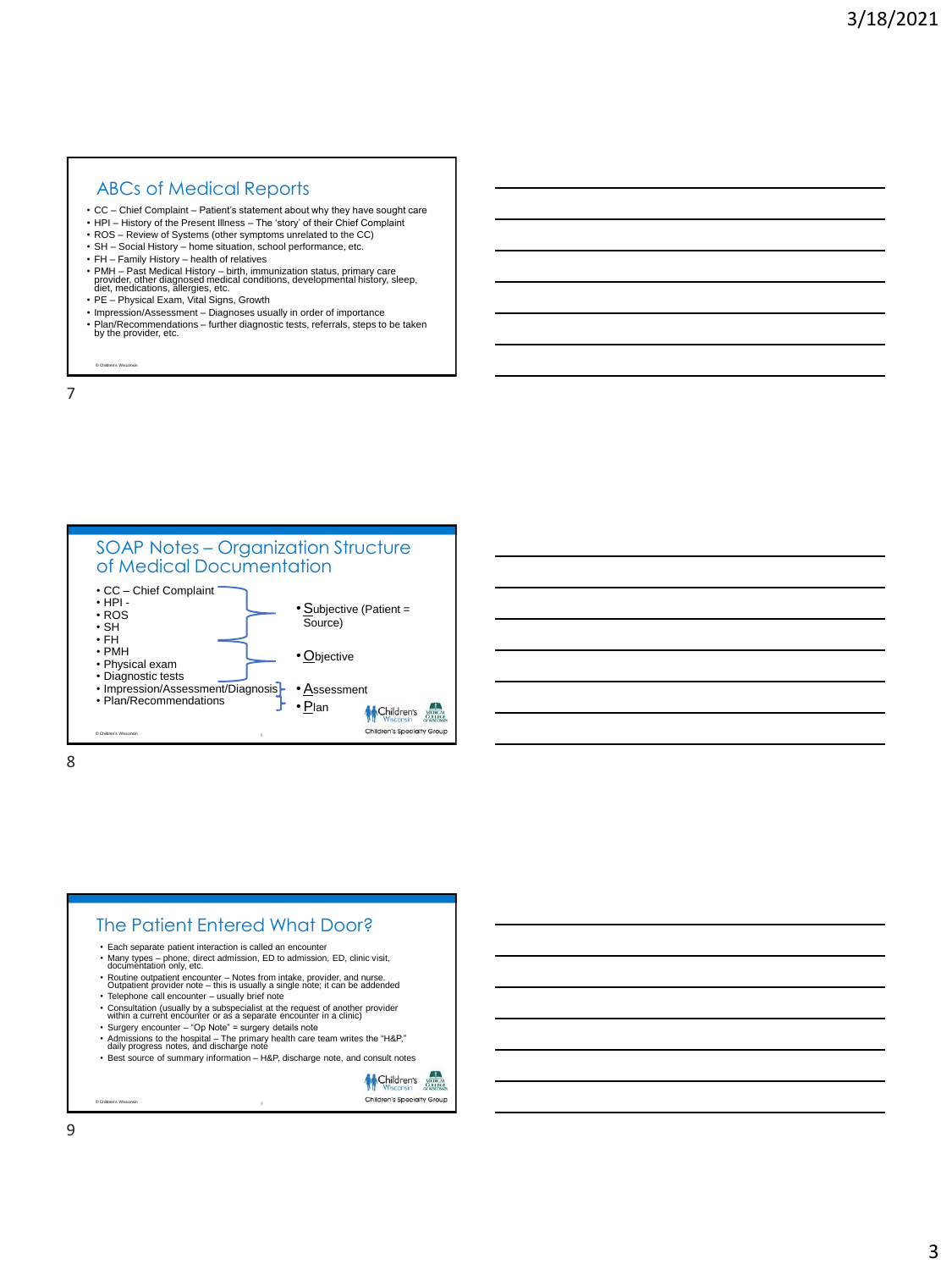# Attribution – What it is and Why it is Critical in Child Maltreatment

- Often unclear in many medical notes
- Attribution (or citation) = the source of information
	- Specific family member
	- The patient
	- The CPS professional • The Law Enforcement professional
	- Another medical provider
	- The medical record
- In child maltreatment related notes, it should be very clear
- The attribution allows the reader to assess how the story got<br>told and weigh the importance of the information
- told and weigh the importance of the information Children's Specialty Group

10

© Children's Wisconsin

### Language and Jargon

- Challenges regarding medical jargon
	-
	- Specialty specific Not usually understood by the patient (parent)
	- Creates frustration for investigators • Often seems to be at conflict with what an investigator was told or was documented in another note
- Strategies to address
	-
	- Keep asking questions Medical dictionaries might help
	- If the patient will be seen or the record reviewed by a CAPS provider,<br>wait, ensure safety and talk with the medical provider with the most<br>expertise as soon as is reasonably achievable<br>at child and child

Children's Children's Specialty Group

11

© Children's Wisconsin

# Jargon - Examples

- History "no history" means no explanation to medical providers but has a very broad psychosocial meaning for CPS
- Impression These are diagnoses to medical provider but sound like a hunch because we associate 'impression' with a superficial, preliminary, initial assessment
- Recommendations/plan This directs medical treatment information for medical providers, but are often interpreted by investigators just as suggestions
- 
- Fracture = broken bone
- Hot water ≠ scalding temperature

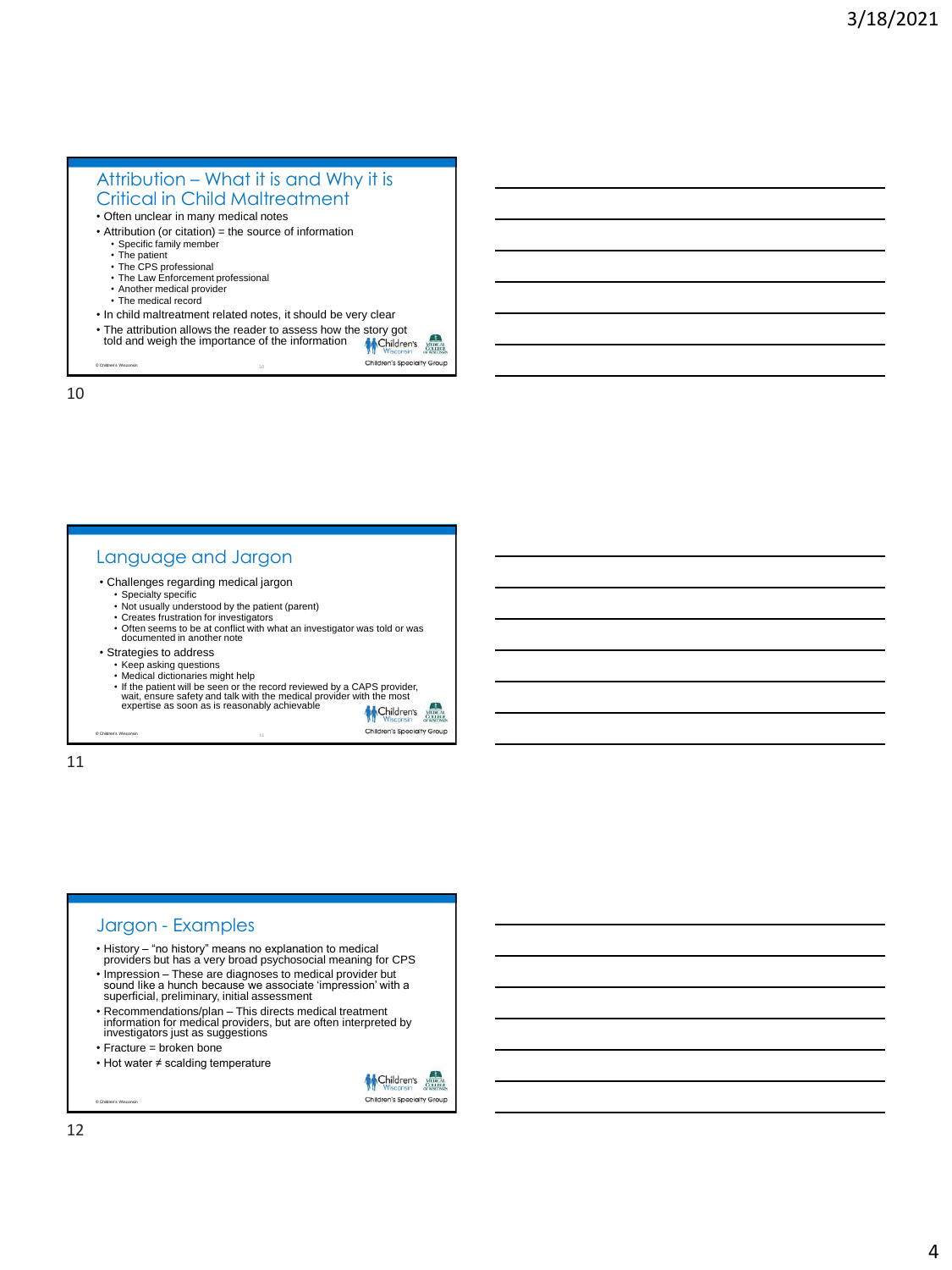# Asking Questions

- Move beyond perceptions of hierarchy! Don't be afraid to contact and ask questions
- Know your "point person" who controls access to the provider nurse in a clinic or the medical social worker in a child abuse center or administrative assistant in the office
- Leave messages and try to make it easy for providers to return your call
- Asking questions improves mutual understanding
- What about the story of the fall? • Ask if the injury is **"expected"** given the history • Avoid asking if the injury is "possible" – is it expected or plausible are more likely to get the result that is needed



13

© Children's Wisconsin

#### Questions to ask



- Is there an injury? Can you date or time when it happened? What symptoms would be **expected** in this child?
- Other than injury, what other diagnoses have you considered? • Is the finding something other than an injury?
- Is there any condition that could have predisposed the child to
- the injury? • **Is the injury expected given the history**?
- Have you screened for additional or occult injuries (for children under 2 y/o)?
- Do you have the contact information for child abuse experts who might be available to consult with you? might be available to consult with you?

Children's Specialty Group

14

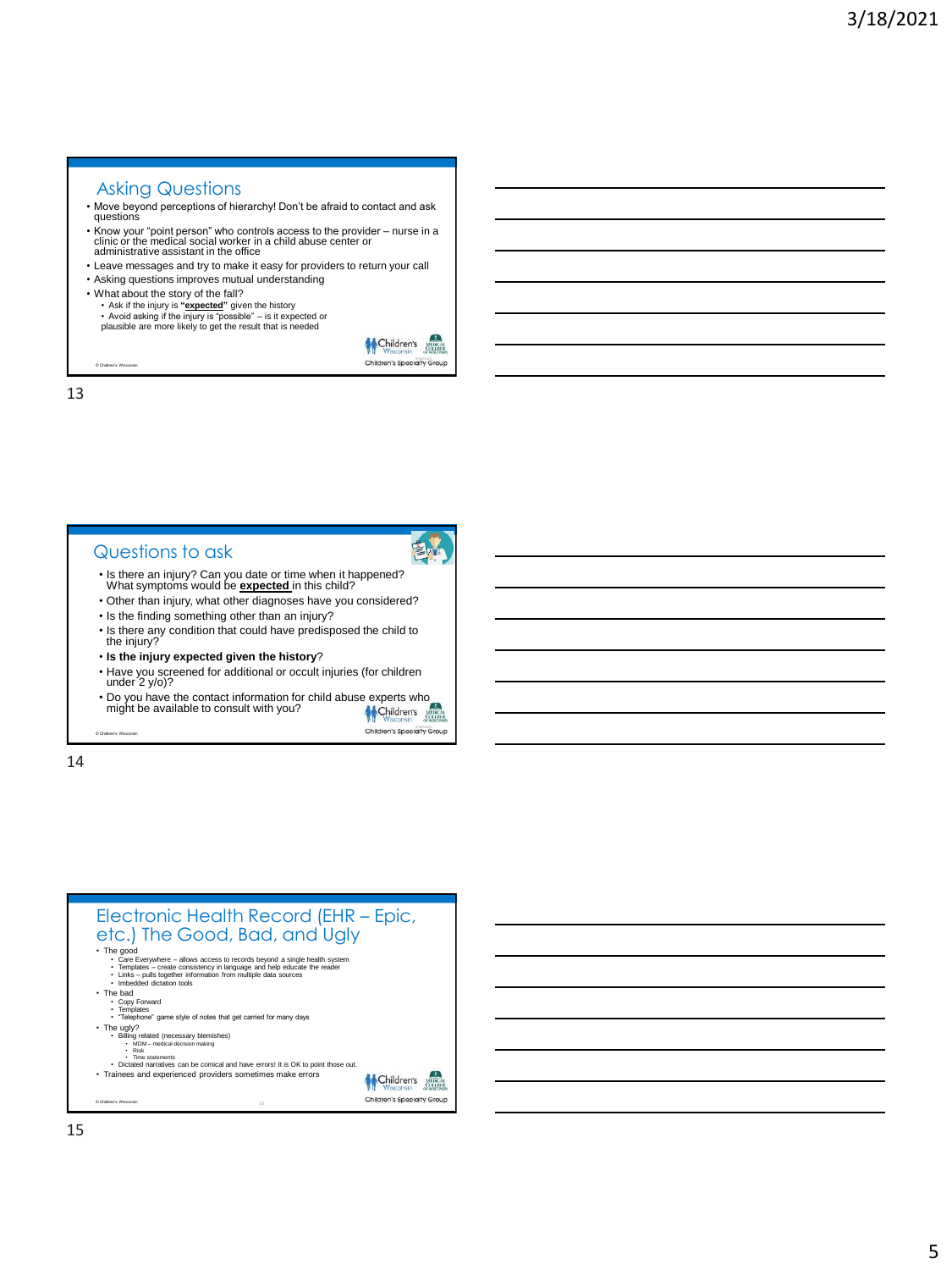# Medical History in Child Maltreatment

• Often changes or evolves for many reasons

- Intentionally changed as information about plausibility is obtained by family common in abuse cases but sometimes to conceal other bad acts
- Missing because the parent who is present does not know but then adds on as the parent learns more from others
- 
- Concealed accidents
- Communication problems game of 'telephone'
- Language challenges
- Lack of attention to details by the various people who speak with the family
- Avoid telling suspects about biomechanics and timing this can prompt a changing story
- Intimidated disclosures child may say untrue things
- Example shaking case
- © Children's Wisconsin

16

Differential diagnoses

- These are diagnoses that could reasonably explain the finding(s)
- Usually listed from the most likely first to least likely
- In court and sometimes in reports, these are called "alternative hypotheses"
- In Child Advocacy and Protection Services' medical reports, these are sometimes included to educate investigators even if they are improbable explanations
- Tension sometimes develops between the medical diagnosis<br>and substantiation/safety determinations



Children's March Children's Specialty Group

17

© Children's Wisconsin

## **Diagnosis**

- From a medical standpoint, how sure is the provider that the situation is due to abuse or neglect?
- Sometimes an iterative approach is used:
	- Preliminary report
	- Supplemental reports as more information comes in
	- CAPS medical provider notes are based upon the information available – additional information could change the medical opinion
- Sometimes there is nothing else other than maltreatment that can explain the injuries in the context of the history

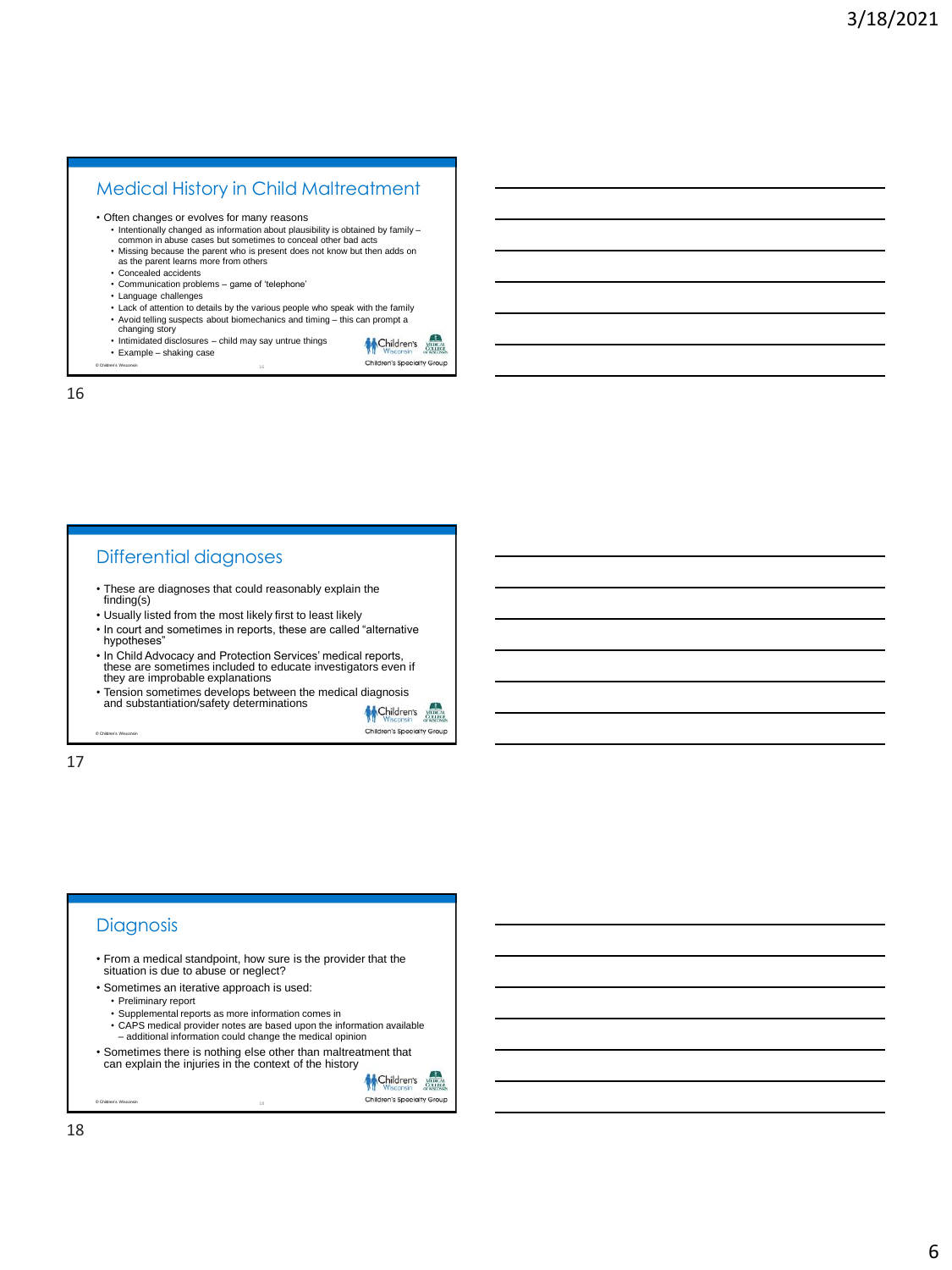# Level of concern

- Part of child abuse medical specialty
- Range from no concern (most of these are never reported) to diagnostic
- Can change with time as more information such as diagnostic tests becomes available
- Words in medical reports can communicate the level of certainty



19

© Children's Wisconsin

#### No to Low Concern - Large % of Cases

- Child abuse specialist involved because SOMEONE suspected CAN
- No concern medical mimics, normal variants, definite accidents
- Low concern most are likely accidents but can't rule out abuse
- These are generally not reported
- Example accessory suture on skull



20

© Children's Wisconsin

# "Gray zone cases"

- Moderate concern could be either abuse or accident.
- If reported, then further investigation likely warranted
- 
- Very unsettling examples Skull fracture cases with a history of a short fall
- Collarbone (clavicle) fracture that is healing in a 15-month-old child but not story about how it happened
- If reported, the investigation is usually critical to formulating a medical opinion

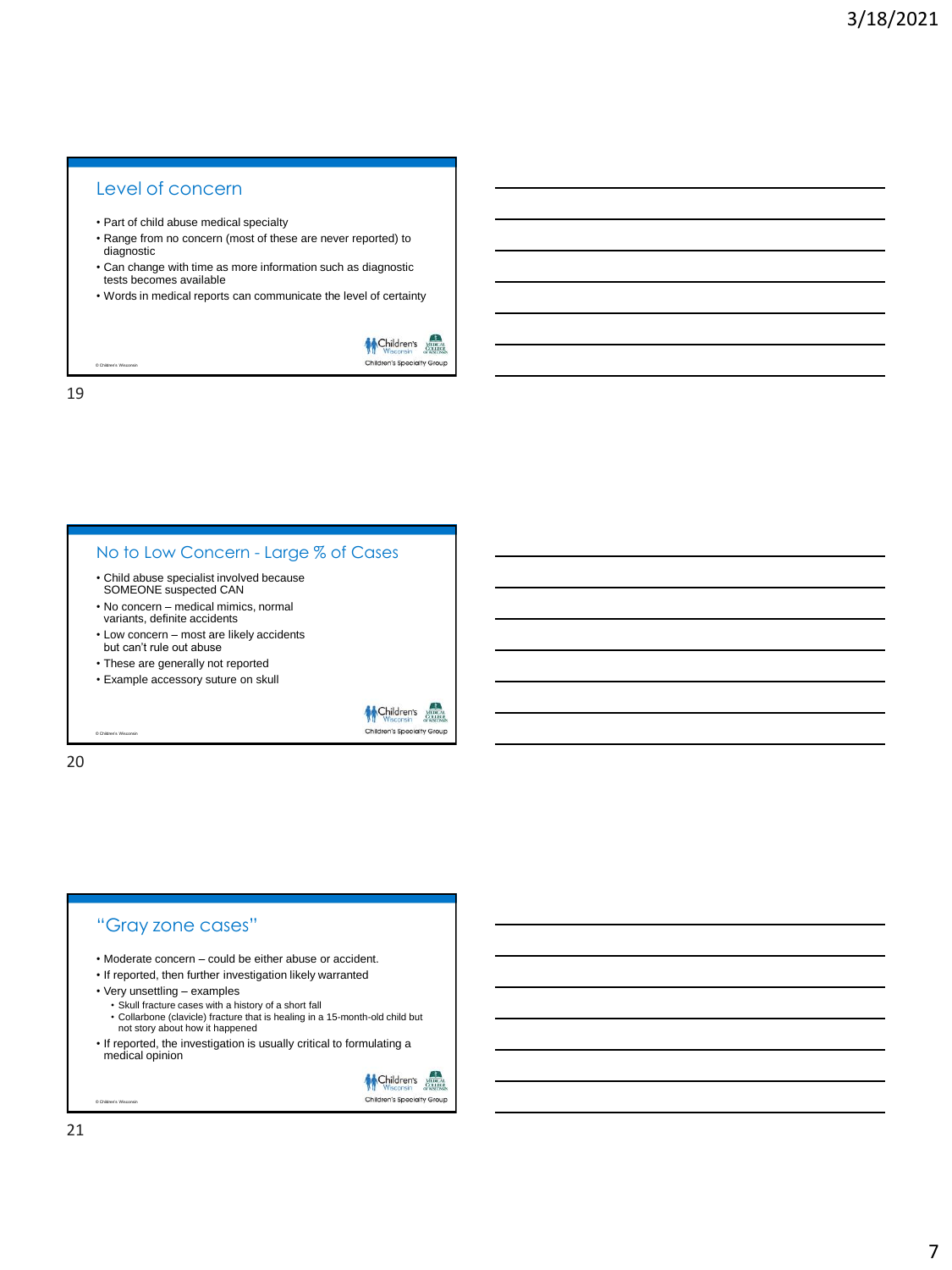# Concerning for abuse

- Abuse is high on the list of diagnoses
- Further investigation is warranted
- The provider likely needs information from the investigation to further formulate the level of concern
- These cases are always reported per mandatory reporting statutes



22

© Children's Wisconsin

#### High concern to diagnostic = Diagnosis of abuse

- High concern = making diagnosis of abuse. Unless there is a concealed and unusual accidental explanation, these are abuse
- Diagnostic there is nothing other than abuse that could have caused the finding(s) in the context of the history
- These tend to be cases where medical may feel intrusive to CPS professionals when safety determinations are made
- ABA bias "anything but abuse" bias. All professionals have less work if the incident was caused by something other than<br>abuse. Sometimes 'magical' or 'is it possible' thinking takes the<br>professional down the wrong path. Children's Specialty Group

© Children's Wisconsin

23

# Handling "Differing Medical Opinions" • Usually, the most experienced child abuse professional should be relied upon • Disagreements amongst the treating health care team – ask questions to better understand • Opinions for the defense are available for hire • Well-resourced families often purchase these opinions

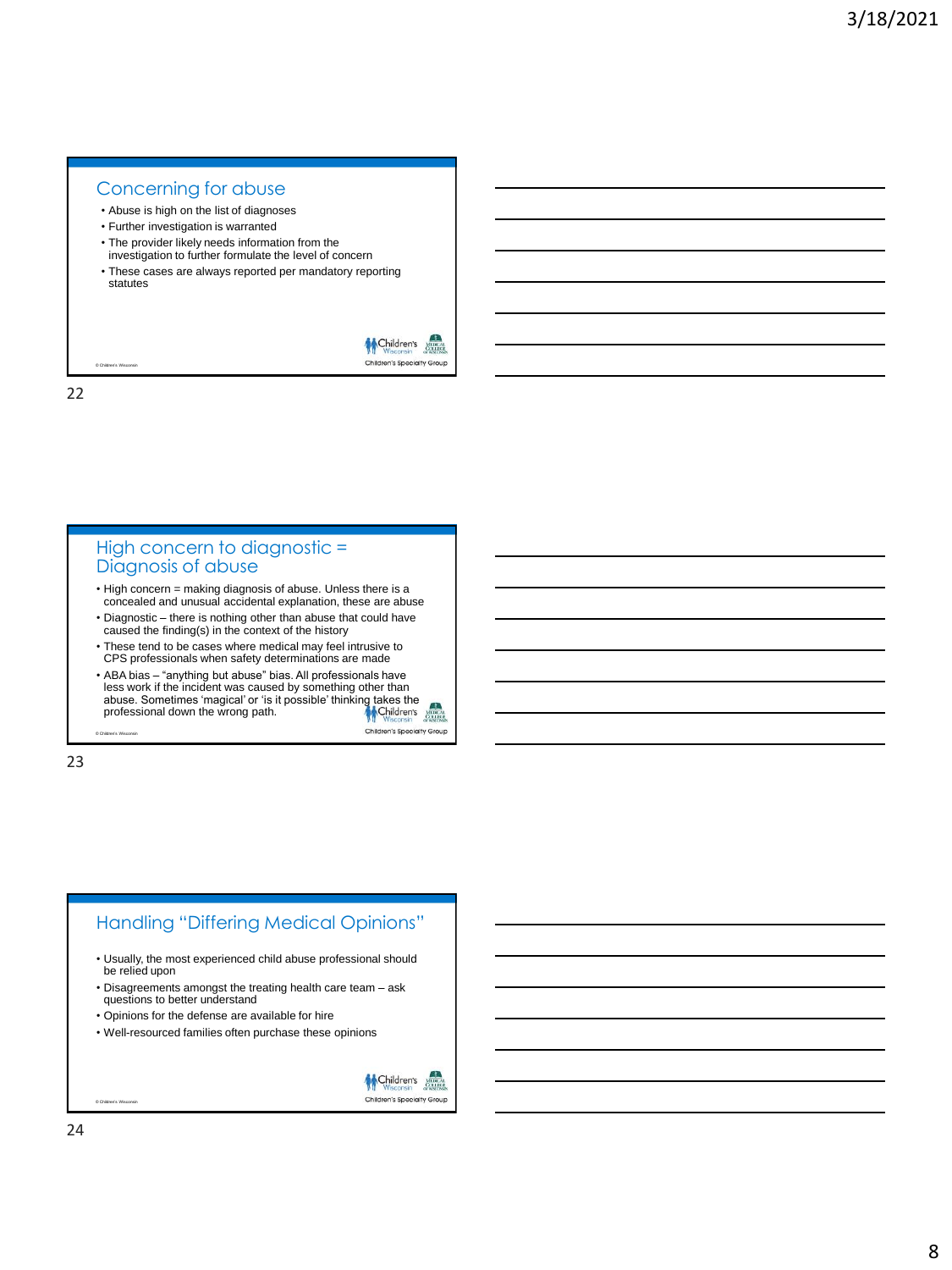### Accessing Accurate Information • Involvement of a child abuse pediatrician improves accuracy (Anderst) • The source attribution should be clear • Dictated narratives can contain typos • Determinations of abuse or not abuse in an ED or clinic setting should be viewed as suspect or preliminary – often influenced by bias. • Most providers are treatment/forward looking<br>• Child maltreatment medical experts use extensive education, published<br>• science, and experience to determine the likelihood of abuse • Use the Child Protector app for initial guidance – free from your app store Children's  $\bullet$

25

© Children's Wisconsin

#### **Collaboration**

- Results in best safety for the child/family
- Involvement of a child abuse pediatrician improves decisionmaking and often can reduce level of concern for CAN (Anderst)
- Work to develop trusting relationship with bidirectional flow of information (if allowable)
- Health care providers can use "teach back" to ensure that CPS understands the concerns
- CPS can use a similar strategy "This is what I am hearing. . . "



Children's Specialty Group

Children's Specialty Group

26

© Children's Wisconsin

### Strategies to improve collaboration • Training • Mandated reporting is more than checking a box – when you learn of a "missed case" by health care, offer to provide education about mandatory reporting and early recognition of maltreatment. • Roles defined • Inter-professional education • Increase access to expert medical • Decrease CPS Caseloads? (see 2019 WCHSA study) • Require certain types of cases to have expert medical • Create toolbox to help – include HIPAA resource (2009 AAP)<br>• MDTs and CACs • MDTs and CACs

© Children's Wisconsin

27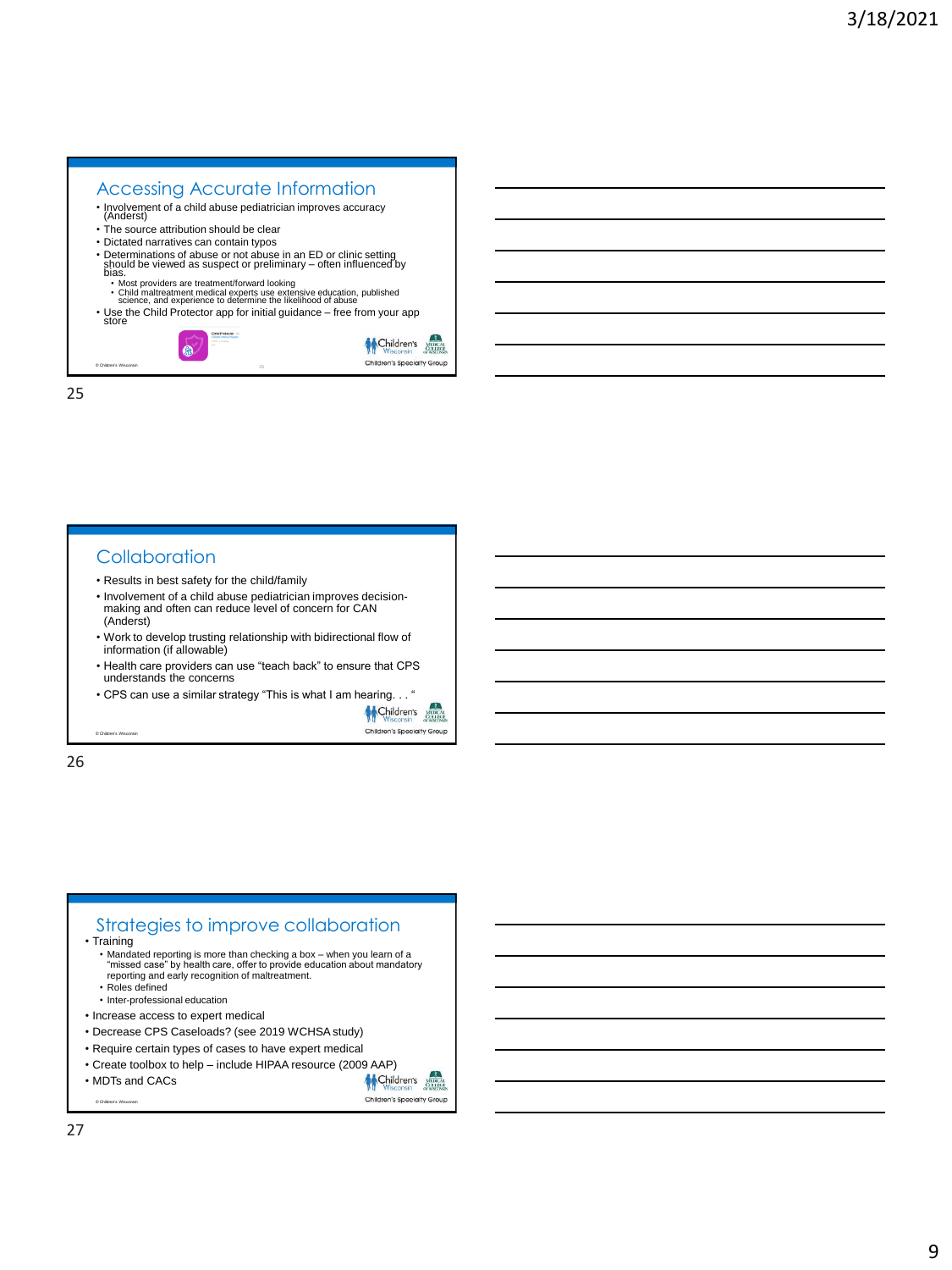# HIPAA and Child Maltreatment 28

- Medical providers often misunderstand the restrictions
- Providers may share information with CPS and LE when there is a child maltreatment investigation
- See: The AAP Policy Statement-Child Abuse, Confidentiality, and the HIPAA. Pediatrics 2010;125:197-201
- "Although HIPAA generally overrides state laws, HIPAA rules do not apply where the "provision of state law…provides for the reporting of disease or injury, child abuse, birth, or death, or for the conduct of public health surveillance, investigation or intervention" (Section 160.203[c])"



28

© Children's Wisconsin

#### Medical Record Access

- CW CAPS' program will release all relevant records to investigators upon request if there is an active investigation for child maltreatment
- Release during active investigations does not need to go through medical records
- Most other releases after the investigation or for additional records not initially included usually must go through HIM (health information management)
- Starting 4/5/21 families will have immediate access to signed notes if they have opted into a patient portal like MyChart



29

© Children's Wisconsin

# 21st Century Cures Act

- Primary purpose is to improve the ease for patients in obtaining their medical records to promote a collaborative patient-provider team
- As of 4/5/21, Information Blocking is not allowed except under certain circumstances
- Health care provider notes and diagnostic test results should be
- easily and immediately available to the patient once they are final. • Harm exception is the only exception that pertains to child
- maltreatment records:
- Preventing Harm Exception: It will not be information blocking for an actor<br>to engage in practices that are reasonable and necessary to prevent harm to<br>a patient or another person, provided certain conditions are met.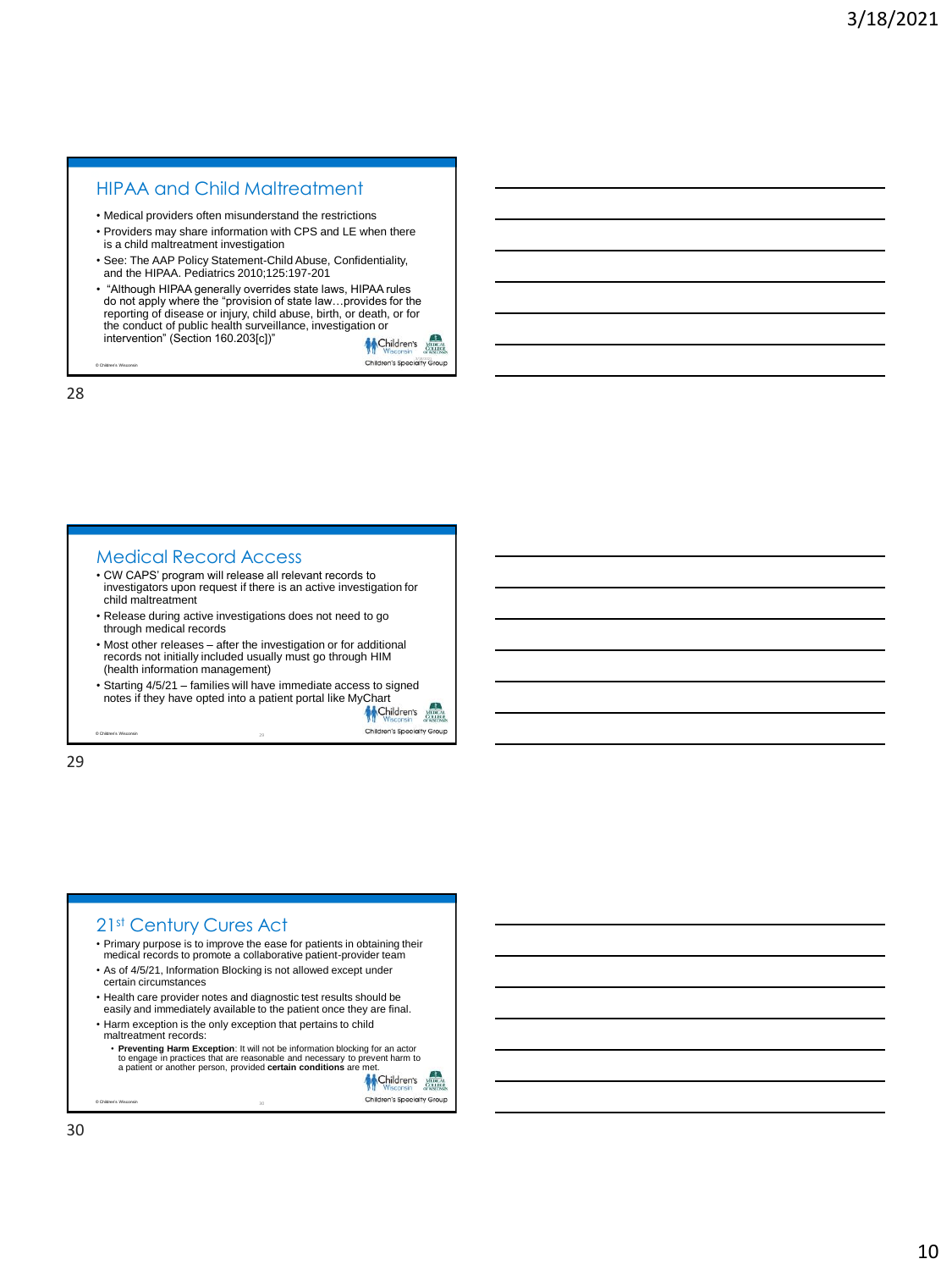# Conditions That Must Be Met

• Key Conditions of the Exception

- The actor must hold a reasonable belief that the practice will substantially reduce a risk of harm;
- The actor's practice must be no broader than necessary;
- The actor's practice must satisfy at least one condition from each of the following categories: type of risk, type of harm, and implementation basis; and
- The practice must satisfy the condition concerning a patient right to request review of an individualized determination of risk of harm.



31

© Children's Wisconsin

#### What This Means

- CAPS has a long-standing practice of blocking parent/guardian access to the child's records if there is risk of harm to the child or others.
- Usually blocked if parent/guardian is a suspect or not protective
- It is likely that this practice would be invoked more often
- There may be cases when the CAPS provider waits to sign a note until pending information that could influence the medical decision making is available, such as a forensic interview, scene investigation, diagnostic tests, etc.



32

© Children's Wisconsin

- References<br>• Anderst J, Kellogg N, Jung, I. Is the diagnosis of physical abuse changed<br>when Child Protective Services consults a Child Abuse Pediatrics<br>subspecialty group as a second opinion? Child Abuse & Neglect 33<br>(2009
- 2019 WCHSA accessed 1/13/2020 (no longer available): [https://www.wsaw.com/content/news/7-Investigates-Child-Protective](https://www.wsaw.com/content/news/7-Investigates-Child-Protective-Services-Workloads-566159681.html)https://www.wsaw.com/content/news/7-Inves<br><u>Services-Workloads-566159681.html</u>
- Moles RL, Asnes AG. Has this child been abused? Exploring uncertainty in the diagnosis of maltreatment. Pediatr Clin North Am. 2014;61(5):1023–1036
- Campbell KA, Olson LM, Keenan HT. Critical Elements in the Medical<br>Evaluation of Suspected Child Physical Abuse. Pediatrics. 2015<br>Jul;138(1):35-43. doi: 10.1542/peds.2014-4192. Epub 2015<br>Erratum in: Pediatrics. 2015 Oct;

Children's Children's Specialty Group